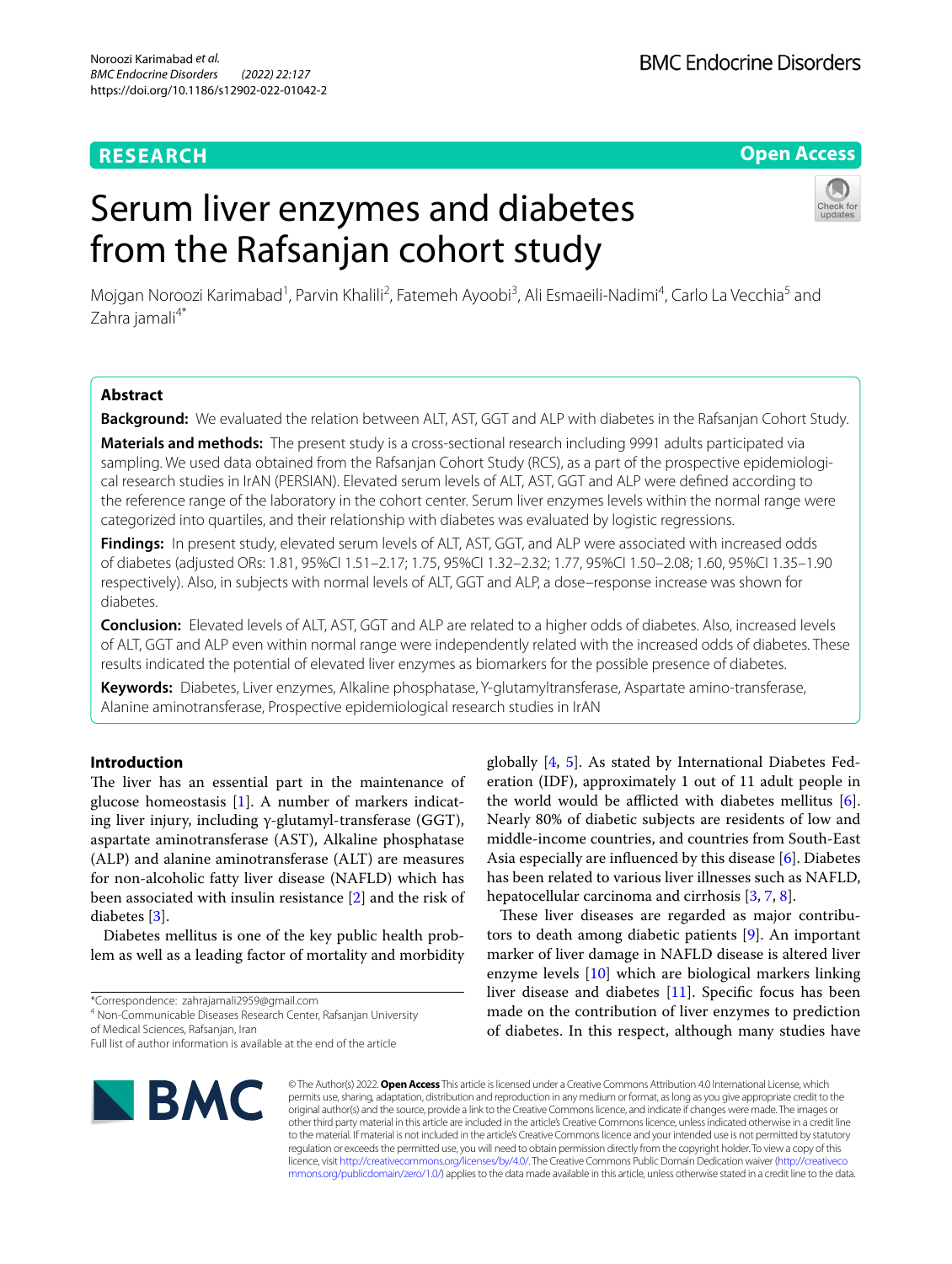shown a relation between diabetes and elevated liver enzymes, the results remain inconsistent [[12\]](#page-10-8). Some studies showed signifcant relationship between high levels of AST, ALT, GGT and diabetes [\[13,](#page-10-9) [14](#page-10-10)]. In another study, a signifcant increase was observed for GGT, ALT and ALP levels but not AST [\[11](#page-10-7)]. Some studies showed that significant increases in ALT and AST are associated with diabetes [[7](#page-10-3), [15,](#page-10-11) [16](#page-10-12)]. On the other hand, in some studies, only an increase in GGT was associated with diabetes [\[17](#page-10-13)]. Considering the high prevalence of diabetes in Iran and its implications on cardiovascular diseases [[18\]](#page-10-14), it is of interest to determine the relationship between the levels of liver enzymes and diabetes. Our aim was to investigate the correlation of the level of liver enzymes with diabetes in the adult population of Rafsanjan. Moreover, we evaluated the association between liver enzyme levels within their normal ranges and the odds of diabetes.

## **Materials and methods**

## **Research design and selection of patients**

The present cross-sectional study was derived from the recruitment phase of Rafsanjan cohort study (RCS) and it was part of the prospective epidemiological researches in in IrAN (PERSIAN) [\[19\]](#page-10-15). Briefy, RCS is a cohort population based study that initiated in August 2015 in Rafsanjan, an area in the southeast of Kerman province of Iran. The inclusion criterion of the study has been age between 35 and 70 years from both genders. The enrollment phase ended in December 2017, and a 15-year follow-up is planned. About 14,827 individuals were invited to participate. A total number of 9991 subjects voluntarily participated after signing the written informed consent form [[20\]](#page-10-16). Among this population, 9941 subjects referred for blood sampling. We excluded subjects with missing data of antidiabetic medications. Finally 9895 subjects were considered. There were less than 2% of missing values for all variables and because missing values were completely at random (MCAR), we use complete case analysis to handle missing data. The protocol of research was considered based on Persian Cohort Study [[19\]](#page-10-15) and has been confrmed by Ethics Committee of Rafsanjan University of Medical Sciences (Ethics code: ID: IR.RUMS. REC.1399.243).

# **Data collection**

In this step, structured interview was held with all the participants to complete validated questionnaires including demographic data, socioeconomic status, alcohol consumption, smoking, opium use, disease history, nutrition, and physical activity. Anthropometric measurements were done for all the subjects. Moreover, we measured blood pressure (BP) twice on each arm in millimeter of mercury (mm Hg). Socio-economic condition was also determined using wealth score index (WSI), which was calculated by multiple correspondence analysis (MCA) of economic and social variables [[21](#page-10-17)]. According to WSI, the population under study was divided into four groups: low-class, low-middle class, middlehigh class, high class. To assess the intensity of physical activity, metabolic equivalent of task (MET) was used. Physical activity was evaluated according to 24-h physical activities as well as a 22-item questionnaire, which was categorized as low  $(\leq 35.29 \text{ MET-hours per week}),$ moderate (35.30–40.32 MET-hours per week) and heavy  $(\geq 40.32$  MET-hours per week) groups based on the 25th and 75th percentile. Validity of the questionnaires was measured in the PERSIAN Cohort study  $[19]$  $[19]$ . The variables such as age, gender, body mass index, physical activity, education, wealth status index, cigarette smoking, alcohol drinking, opium usage, family history of diabetes (yes/no), hypertension (yes/no), hepatitis (yes/no), triglycerides, LDL cholesterol, HDL cholesterol, use of hepatotoxic drugs (yes/no) and fatty liver (yes/no) were considered as covariates. ALT, AST, GGT and ALP were the independent variables. Diabetes was considered as the dependent variables.

# **Biochemical measurements**

We took the blood samples from 7:00 to 9:00 AM following 12 to 14 h of fasting. We assayed fasting blood glucose (FBG), total cholesterol, low-density lipoprotein (LDL) cholesterol, high-density lipoprotein (HDL) cholesterol,, triglycerides (TG), S.G.O.T (AST), alkaline phosphatase (ALP) and S.G.P.T (ALT) by a biotecnica analyzer (BT 1500, Italy) at central laboratory of the cohort center. Accuracy and precision of all methods were performed in accordance with the relevant guidelines and regulations.

## **Defnition of terms**

Diabetes was described as:  $FBG \ge 126$  mg/dL or receiving the antidiabetic drugs [[22\]](#page-10-18). Elevated serum ALT, AST, GGT and ALP levels were defned according to the reference range of the laboratory. Elevated serum levels of both ALT and AST were defned>40 U/L in men and>35 U/L in female. Elevated serum GGT levels were described as>54 U/L among males and>37 U/L among females. Elevated serum ALP levels were defned as>306  $U/L$  in both genders. The subjects in the normal range were categorized into quartiles. In the normal range, ALT, AST, GGT and ALP levels were divided into the following quartiles: for ALT  $\leq$  14 U/L, 15–19 U/L, 20–25 U/L, and 26–40 U/L in males; and  $\leq$  12 U/L, 13–15 U/L, 16–20 U/L, and 21–35 U/L in females; for  $AST \le 16$  U/L, 17–19 U/L, 20–23 U/L, and 24–40 U/L in males and  $\leq$  14 U/L, 15–16 U/L, 17–20 U/L and 21–35 U/L in women.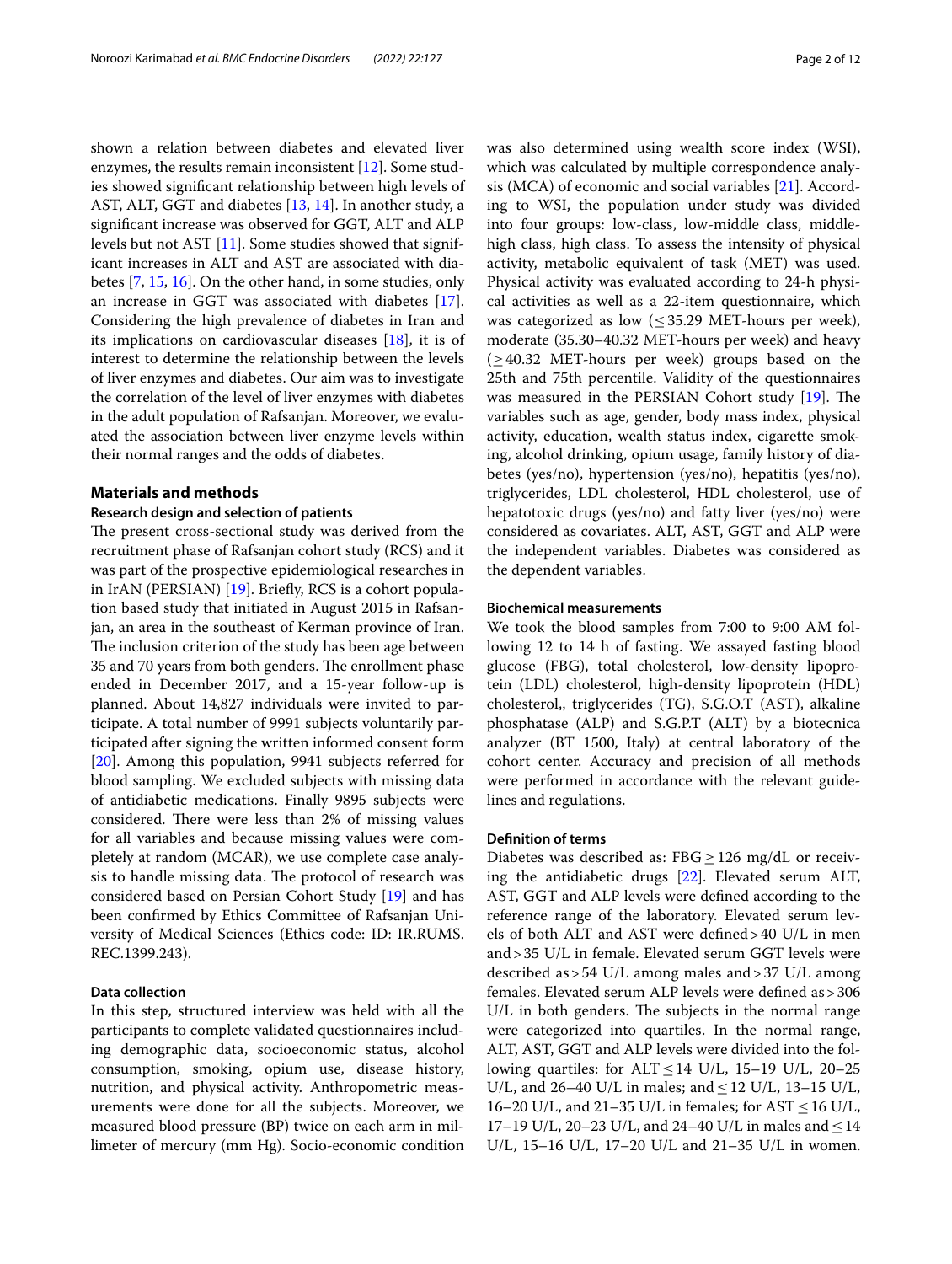

<span id="page-2-0"></span>The quartiles for GGT were as follows:  $\leq$  18 U/L, 19–23 U/L, 24–31 U/L, and 32–54 U/L in men; and  $\leq$  14 U/L, 15–18 U/L, 19–23 U/L, and 24–37 U/L in women. The quartiles for ALP included  $\leq$  177 U/L, 178–209 U/L, 210–244 U/L, and 245–306 U/L in both genders.

# **Statistical analyses**

Frequency (%) for categorical variables and mean (SD: standard deviation) for the quantitative variables were used and baseline characteristics were compared across the groups of our study (non-diabetics, diabetics) and serum concentrations of liver enzymes (elevated, normal), using chi-square  $(\chi^2)$  and t-test for continuous and categorical variables, respectively.

In addition, we used dichotomous logistics regression analysis to determine the odds ratios (ORs) and the corresponding 95% confdence intervals (CI) for the relation of diabetes to the level of liver enzymes. All models were assessed for multicollinearity. Findings of the model indicated a prominent collinearity between cholesterol and LDL cholesterol, and accordingly, we selected LDL cholesterol in the regression model for further analyses. We used fve models in the regression analysis and confounding variables were identifed. Potential confounding variables were introduced sequentially into the models. Moreover, the base-line model (crude model) was stratifed on the condition of serum concentrations of liver enzymes**.** In addition, the adjusted model 1 included for gender, age, education years and wealth status index and model 2 had further adjustment to the variables that were related with the life style (cigarette smoking, alcohol

drinking, opium consumption), BMI (continuous variable) and level of the physical activities (continuous variable). The adjusted model 3 had additional adjustment for hypertension (yes/no), family history of diabetes in frstdegree relatives (yes/no) and family history of diabetes in second-degree relatives (yes/no). The adjusted model 4 entails each variable in the adjusted model 3, as well as HDL (continuous variable), triglycerides (continuous variable), LDL (continuous variable), use of hepatotoxic drugs (yes/no) and fatty liver (yes/no).

# **Results**

Figure  $1$  shows the flow chart of the study design of diabetes in Rafsanjan cohort study. A total of 9895 subjects from the base-line phase of Rafsanjan adult Cohort Study were included in the present study. Of these, 4605  $(46.54%)$  were males and 5290  $(53.46%)$  females. The prevalence of diabetes was 23.05%. Among diabetes population (*n*=2283), about 81.25% (*n*=1855) had history of diabetes used hypoglycemic agents and 18.75%  $(n=428)$  were newly-diagnosed diabetes. The median (interquartile range) of diabetes duration was  $4(2-10)$ years. Table [1](#page-3-0) gives sociodemographic features, personal habits, lifestyle, anthropometric measures, laboratory blood tests as well as clinical risk factors in non-diabetics and diabetics. Educational status was lower in diabetic participants. The frequency of characteristics of diabetic subjects were as follows: 6.36% for alcohol consumption, 21.46% for cigarette smoking, 21.90% for opium consumption, 45.60% for hypertension, 15.46% for fatty liver, 48.53% for use of hepatotoxic drugs. Women were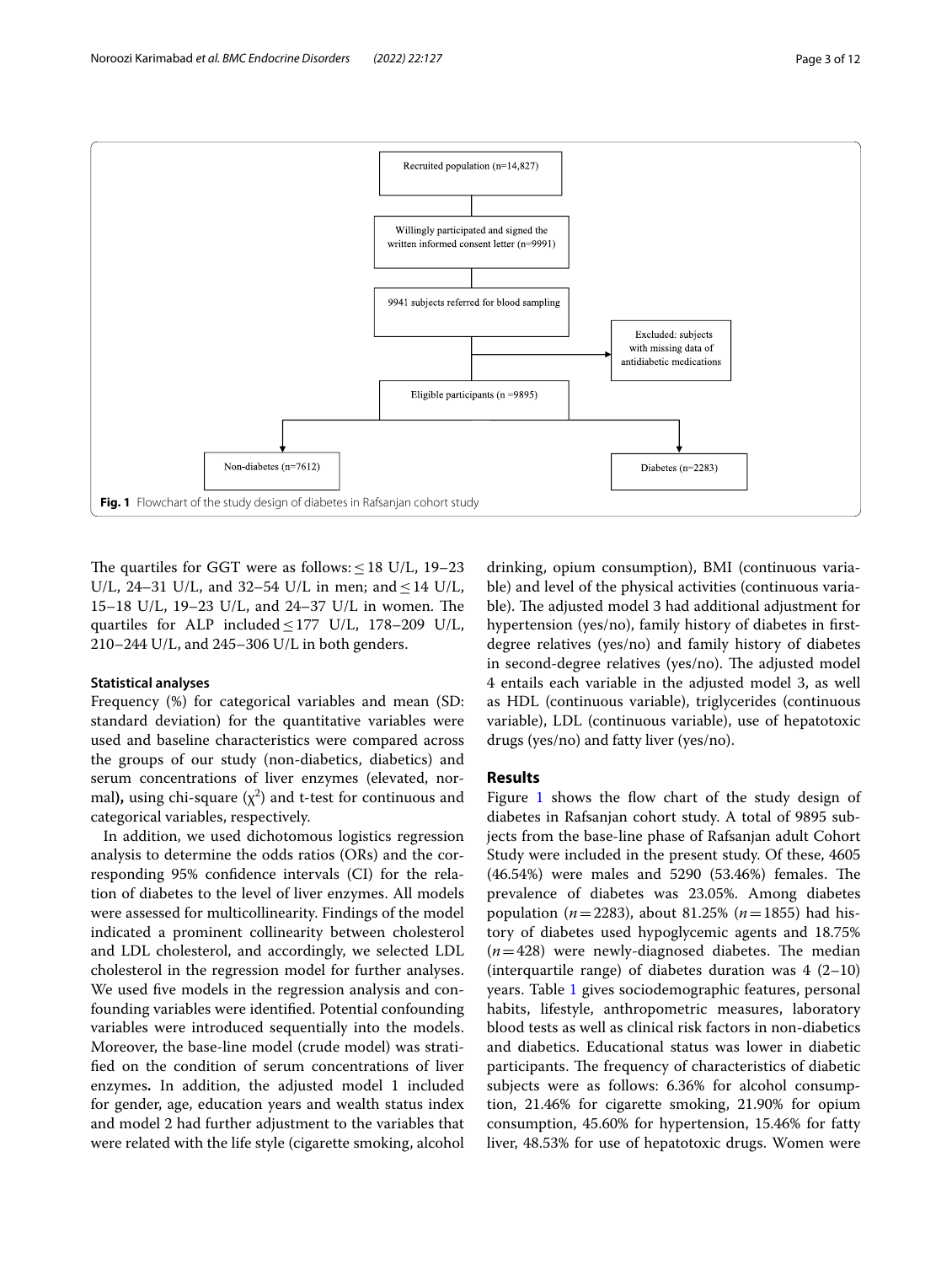<span id="page-3-0"></span>

|  |  |  | <b>Table 1</b> Demographic, selected medical and laboratory characteristics of study participants ( $n = 9895$ ) |
|--|--|--|------------------------------------------------------------------------------------------------------------------|
|  |  |  |                                                                                                                  |

| <b>Characteristics</b>                                        | All ( $n = 9895$ )         | Non-Diabetes ( $n = 7612$ ) | Diabetes ( $n = 2283$ ) | P-Value |
|---------------------------------------------------------------|----------------------------|-----------------------------|-------------------------|---------|
| Age-years. no. (%)                                            |                            |                             |                         | < 0.001 |
| $35 - 45$                                                     | 3672(37.11)                | 3367(44.23)                 | 305(13.36)              |         |
| $46 - 55$                                                     | 3051(30.83)                | 2327(30.57)                 | 724(31.71)              |         |
| $\geq 56$                                                     | 3172(32.06)                | 1918(25.20)                 | 1254(54.93)             |         |
| $Mean \pm SD$                                                 | 49.92±9.56                 | $48.27 \pm 9.24$            | $55.61 \pm 8.35$        | < 0.001 |
| Gender- no. (%)                                               |                            |                             |                         | < 0.001 |
| Female                                                        | 5290(53.46)                | 3899(51.22)                 | 1391(60.93)             |         |
| Male                                                          | 4605(46.54)                | 3713(48.78)                 | 892(39.07)              |         |
| Education-no. (%)                                             |                            |                             |                         | < 0.001 |
| $\leq$ 5 years                                                | 3476(35.15)                | 2344(30.81)                 | 1132(49.58)             |         |
| $6-12$ years                                                  | 4795(48.48)                | 3892(51.16)                 | 903(39.55)              |         |
| $\geq$ 13 years                                               | 1619(16.37)                | 1371(18.02)                 | 248(10.86)              |         |
| Physical activity -no. (%)                                    |                            |                             |                         | < 0.001 |
| Low                                                           | 3834(38.75)                | 2755(36.19)                 | 1079(47.26)             |         |
| Moderate                                                      | 5034(50.87)                | 3975(52.22)                 | 1059(46.39)             |         |
| Heavy                                                         | 1027(10.38)                | 882(11.59)                  | 145(6.35)               |         |
| $Mean \pm SD$                                                 | $36.01 \pm 10.00$          | 39.16 ± 6.56                | $37.56 \pm 5.23$        | < 0.001 |
| BMI- no. (%)                                                  |                            |                             |                         | < 0.001 |
| < 25                                                          | 2850(28.81)                | 2416(31.76)                 | 434(19.01)              |         |
| $25 - 29.9$                                                   | 4055(41.00)                | 3112(40.90)                 | 943(41.31)              |         |
| $\geq$ 30                                                     | 2986(30.19)                | 2080(27.34)                 | 906(39.68)              |         |
| $Mean \pm SD$                                                 | $27.81 \pm 4.92$           | $27.41 \pm 4.82$            | 29.19±4.98              | < 0.001 |
| WSI- no. (%)                                                  |                            |                             |                         | < 0.001 |
| Low                                                           | 2317(23.44)                | 1720(22.62)                 | 597(26.15)              |         |
| Low-middle                                                    | 2841(28.74)                | 2113(27.79)                 | 728(31.89)              |         |
| Middle-high                                                   | 3966(40.12)                | 3122(41.06)                 | 844(36.97)              |         |
| High                                                          | 762(7.71)                  | 648(8.52)                   | 114(4.99)               |         |
| Alcohol consumption- no. (%)                                  |                            |                             |                         | < 0.001 |
| Yes                                                           | 986(9.98)                  | 841(11.07)                  | 145(6.36)               |         |
| N <sub>o</sub>                                                | 8889(90.02)                |                             | 2134(93.64)             |         |
| Cigarette smoking-no. (%)                                     |                            | 6755(88.93)                 |                         | < 0.001 |
| Yes                                                           | 2533(25.65)                | 2044(26.91)                 | 489(21.46)              |         |
| No                                                            |                            |                             |                         |         |
| Opium consumption- no. (%)                                    | 7342(74.35)                | 5552(73.09)                 | 1790(78.54)             | 0.030   |
| Yes                                                           | 2329(23.58)                | 1830(24.9)                  | 499(21.90)              |         |
| <b>No</b>                                                     | 7546(76.42)                |                             |                         |         |
| Hypertension- no. (%)                                         |                            | 5766(75.91)                 | 1780(78.10)             | < 0.001 |
| Yes                                                           | 2235(22.59)                |                             | 1041(45.60)             |         |
| No                                                            | 7660(77.41)                | 1194(15.69)                 |                         |         |
| Family history of diabetes in first-degree relatives-no. (%)  |                            | 6418(84.31)                 | 1242(54.40)             | < 0.001 |
|                                                               |                            |                             |                         |         |
| Yes                                                           | 4879(49.31)<br>5016(50.69) | 3432(45.09)                 | 1447(63.38)             |         |
| No                                                            |                            | 4180(54.91)                 | 836(36.62)              |         |
| Family history of diabetes in second-degree relatives-no. (%) |                            |                             |                         | 0.971   |
| Yes                                                           | 2430(24.56)                | 1870(24.57)                 | 560(24.53)              |         |
| No                                                            | 7465(75.44)                | 5742(75.43)                 | 1723(75.47)             |         |
| <b>Fatty liver</b>                                            |                            |                             |                         | < 0.001 |
| Yes                                                           | 1010(10.21)                | 657(8.63)                   | 353(15.46)              |         |
| No                                                            | 8885(89.79)                | 6955(91.37)                 | 1930(84.54)             |         |
| Hepatitis- no. (%)                                            |                            |                             |                         | 0.269   |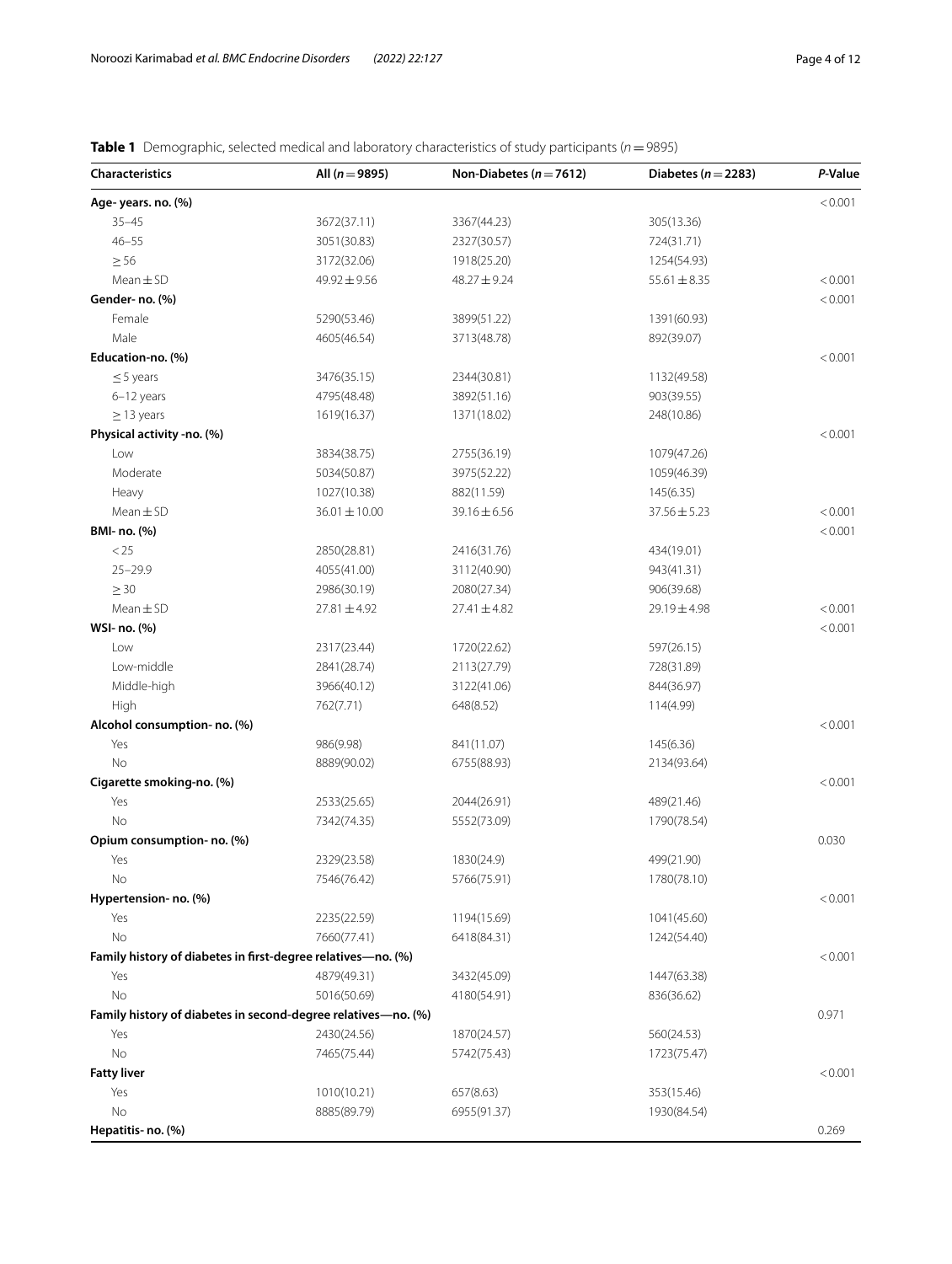# **Table 1** (continued)

| <b>Characteristics</b>   | All ( $n = 9895$ ) | Non-Diabetes ( $n = 7612$ ) | Diabetes ( $n = 2283$ ) | P-Value |
|--------------------------|--------------------|-----------------------------|-------------------------|---------|
| Yes                      | 28(0.28)           | 24(0.32)                    | 4(0.18)                 |         |
| <b>No</b>                | 9867(99.72)        | 7588(99.68)                 | 2279(99.82)             |         |
| Use of hepatotoxic drugs |                    |                             |                         | < 0.001 |
| Yes                      | 2382(24.07)        | 1274(16.74)                 | 1108(48.53)             |         |
| <b>No</b>                | 7513(75.93)        | 6338(83.26)                 | 1175(51.47)             |         |
| Cholesterol              |                    |                             |                         |         |
| $Mean \pm SD$            | 198.66 ± 38.07     | $198.83 \pm 36.14$          | 198.11 ± 43.80          | 0.476   |
| <b>Triglycerides</b>     |                    |                             |                         |         |
| $Mean \pm SD$            | $160.84 \pm 74.87$ | $160.18 \pm 96.02$          | $199.14 \pm 145.78$     | < 0.001 |
| <b>LDL</b> cholesterol   |                    |                             |                         |         |
| $Mean + SD$              | $108.18 \pm 30.31$ | 109.59 ± 28.92              | 103.47 ± 34.04          | < 0.001 |
| <b>HDL</b> cholesterol   |                    |                             |                         |         |
| $Mean \pm SD$            | 57.75 ± 10.88      | 57.95 ± 10.83               | 57.07 ± 10.98           | 0.001   |
| <b>FBS</b>               |                    |                             |                         |         |
| $Mean \pm SD$            | 113.28 ± 39.09     | $99.24 \pm 9.13$            | $160.25 \pm 59.21$      | < 0.001 |
| AST-no. (%)              |                    |                             |                         |         |
| Elevated                 | 294(2.97)          | 194(2.55)                   | 100(4.38)               | 0.001   |
| $Mean \pm SD$            | $21.37 + 9.44$     | $19.55 \pm 8.29$            | $20.07 \pm 13.43$       | 0.003   |
| ALT-no. (%)              |                    |                             |                         |         |
| Elevated                 | 882(8.92)          | 622(8.17)                   | 260(11.40)              | < 0.001 |
| $Mean + SD$              | $25.82 \pm 20.15$  | $20.91 \pm 14.50$           | $23.51 \pm 17.20$       | < 0.001 |
| GGT- no. (%)             |                    |                             |                         |         |
| Elevated                 | 1010(10.21)        | 629(8.26)                   | 381(16.71)              | < 0.001 |
| $Mean \pm SD$            | 35.20 ± 44.93      | $25.93 \pm 23.84$           | $32.88 \pm 33.68$       | < 0.001 |
| ALP- no. (%)             |                    |                             |                         |         |
| Elevated                 | 966(9.76)          | 621(8.16)                   | 345(15.12)              | < 0.001 |
| $Mean \pm SD$            | 235.02 ± 79.65     | $220.92 \pm 64.96$          | 241.27 ± 69.34          | < 0.001 |

*Abbreviations: BMI* body mass index, *WSI* wealth score index, *FBS* Fasting blood sugar, *AST* aspartate aminotransferase, *ALT* alanine aminotransferase, *ALP* alkaline phosphatase, *GGT* γ-glutamyl transferase

more frequent diabetics than men and the prevalence of diabetes was higher among subjects having lower levels of physical activity than those with higher levels of physical activity and among the subjects with higher levels of BMI. Diabetes prevalence was also higher in subjects with older age and frst relative history of diabetes. Elevated AST, ALT, GGT and ALP levels were higher in diabetic subjects compared to non-diabetic subjects (4.38% vs 2.55%, 11.40% vs 8.17%, 16.71% vs 8.26%, and 15.12% vs 8.16%, respectively) (Table [1](#page-3-0)).

Table [2](#page-5-0) gives the associations of the liver enzymes with the base-line variables, which are usually related to diabetes. Serum ALT, GGT and ALP were associated to age, education and WSI. Serum ALT and GGT activity were also related to the sex. Additionally, serum AST, GGT and ALT activities were related to fatty liver. All liver enzymes showed a signifcant positive association with physical activity, BMI, FBS, cholesterol, triglycerides and LDL cholesterol levels. ALT, AST and ALP had a signifcantly positive relationship with alcohol consumption.

GGT and ALP had a signifcantly positive association with cigarette smoking, whereas ALT and ALP had a signifcantly positive association with opium consumption.

Also, we calculated the predicted probabilities of diabetes and graphed them against the observed values of liver enzymes using bivariate logistic regression. There was a linear relation between elevated liver enzymes and probability of diabetes (Figure S1).

Table [3](#page-6-0) gives the relation between the levels of liver enzymes with diabetes, using crude and four adjusted models. Elevated ALT, GGT, AST and ALP were related with diabetes in all crude and adjusted models (adjusted ORs: 1.81, 95%CI 1.51–2.17; 1.75, 95%CI 1.32–2.32; 1.77, 95%CI 1.50–2.08; 1.60, 95%CI 1.35–1.90 respectively).

The relation between the levels of liver enzymes within normal range with diabetes, using crude and four adjusted models are shown in Table [4.](#page-7-0) In subjects with normal levels of ALT, in all crude and adjusted models, a dose–response increase was seen with the highest ORs in the fourth quartile for diabetes. In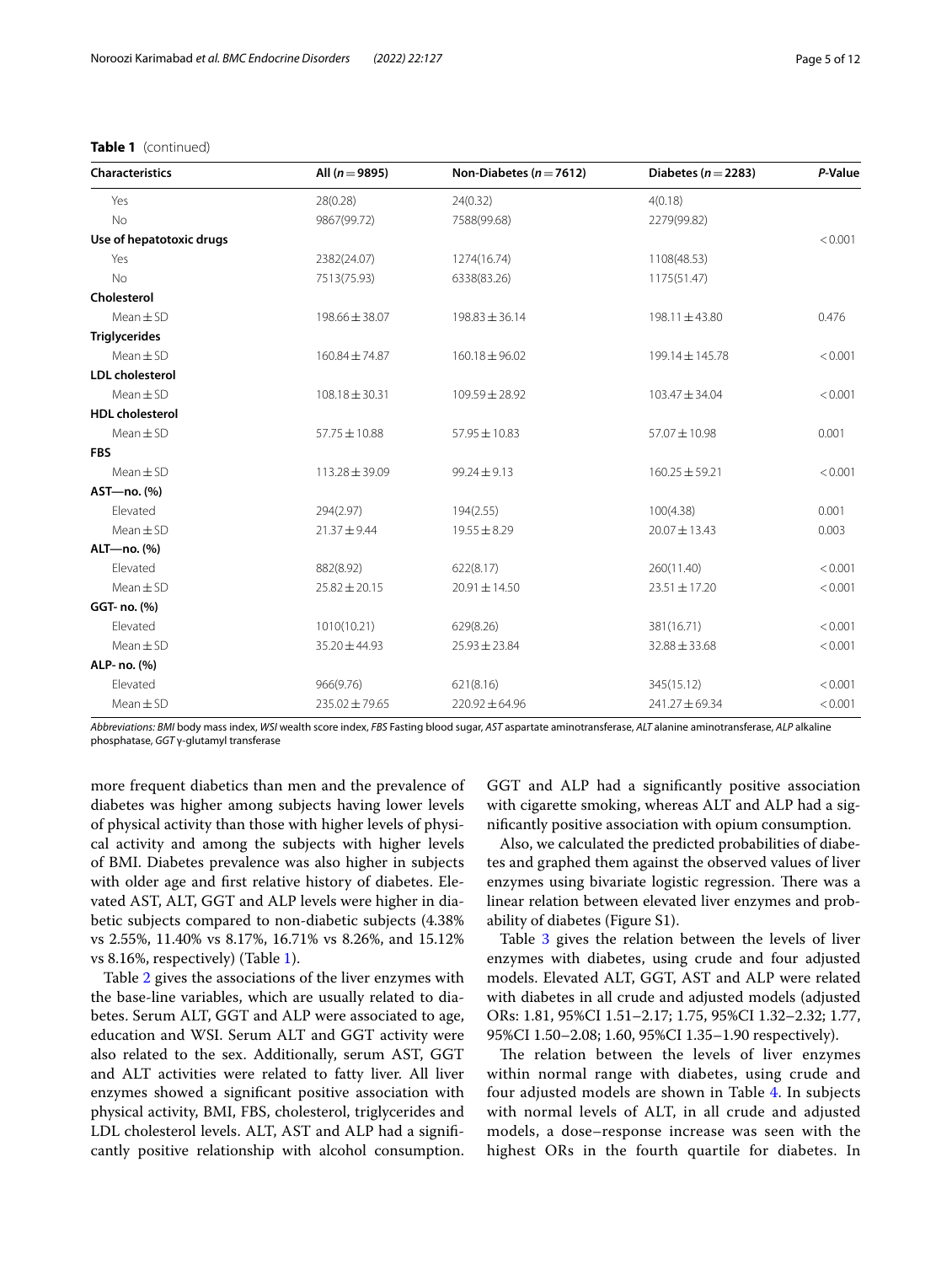# <span id="page-5-0"></span>**Table 2** Prevalence of elevated serum liver enzymes in study participants (*n*=9895)

| Characteristic                                                        | <b>Elevated ALT</b> | P-value | <b>Elevated AST</b> | P-value | <b>Elevated GGT</b> | P-value | <b>Elevated ALP</b> | P-value |
|-----------------------------------------------------------------------|---------------------|---------|---------------------|---------|---------------------|---------|---------------------|---------|
| Age cat- no. (%)                                                      |                     | < 0.001 |                     | 0.905   |                     | < 0.001 |                     | < 0.001 |
| $35 - 45$                                                             | 438(49.27)          |         | 112(37.58)          |         | 310(30.45)          |         | 215(22.10)          |         |
| $46 - 55$                                                             | 268(30.15)          |         | 94(31.54)           |         | 335(32.91)          |         | 344(35.35)          |         |
| $\geq 56$                                                             | 183(20.58)          |         | 92(30.87)           |         | 373(36.64)          |         | 414(42.55)          |         |
| Gender- no. (%)                                                       |                     | < 0.001 |                     | 0.621   |                     | 0.001   |                     | 0.827   |
| Female                                                                | 348(39.15)          |         | 155(52.01)          |         | 595(58.45)          |         | 523(53.75)          |         |
| Male                                                                  | 541(60.85)          |         | 143(47.99)          |         | 423(41.55)          |         | 450(46.25)          |         |
| Education-no. (%)                                                     |                     | < 0.001 |                     | 0.090   |                     | < 0.001 |                     | < 0.001 |
| $\leq$ 5 years                                                        | 255(28.72)          |         | 122(40.94)          |         | 422(41.49)          |         | 463(47.63)          |         |
| 6-12 years                                                            | 444(50.00)          |         | 129(43.29)          |         | 443(43.56)          |         | 403(41.46)          |         |
| $\geq$ 13 years                                                       | 189(21.28)          |         | 47(15.77)           |         | 152(14.95)          |         | 106(10.91)          |         |
| Physical activity- no. (%)                                            |                     | 0.009   |                     | 0.042   |                     | < 0.001 |                     | 0.006   |
| Low                                                                   | 381(42.86)          |         | 135(45.30)          |         | 450(44.20)          |         | 423(43.47)          |         |
| Moderate                                                              | 409(46.01)          |         | 140(46.98)          |         | 493(48.43)          |         | 460(47.28)          |         |
| Heavy                                                                 | 99(11.14)           |         | 23(7.72)            |         | 75(7.37)            |         | 90(9.25)            |         |
| BMI- no. (%)                                                          |                     | < 0.001 |                     | < 0.001 |                     | < 0.001 |                     | 0.038   |
| < 25                                                                  | 120(13.53)          |         | 53(17.79)           |         | 167(16.42)          |         | 249(25.62)          |         |
| $25 - 29.9$                                                           | 429(48.37)          |         | 123(41.28)          |         | 464(45.62)          |         | 403(41.46)          |         |
| $\geq$ 30                                                             | 338(38.11)          |         | 122(40.94)          |         | 386(37.95)          |         | 320(32.92)          |         |
| WSI-no. (%)                                                           |                     | < 0.001 |                     | 0.137   |                     | < 0.001 |                     | < 0.001 |
| Low                                                                   | 213(23.99)          |         | 79(26.51)           |         | 274(26.94)          |         | 306(31.48)          |         |
| Low-middle                                                            | 247(27.82)          |         | 90(30.20)           |         | 316(31.07)          |         | 276(28.40)          |         |
| Middle-high                                                           | 328(36.94)          |         | 101(33.89)          |         | 372(36.58)          |         | 352(36.21)          |         |
| High                                                                  | 100(11.26)          |         | 28(9.40)            |         | 55(5.41)            |         | 38(3.91)            |         |
| Alcohol consumption- no. (%)                                          |                     | < 0.001 |                     | 0.006   |                     | 0.945   |                     | 0.045   |
| Yes                                                                   | 142(16.15)          |         | 43(14.78)           |         | 101(10.05)          |         | 114(11.83)          |         |
| <b>No</b>                                                             | 737(83.85)          |         | 248(85.22)          |         | 904(89.95)          |         | 850(88.17)          |         |
| Cigarette smoking -no. (%)                                            |                     | 0.311   |                     | 0.441   |                     | 0.049   |                     | < 0.001 |
| Yes                                                                   | 213(24.23)          |         | 69(23.71)           |         | 232(23.08)          |         | 318(32.99)          |         |
| <b>No</b>                                                             | 666(75.77)          |         | 222(76.29)          |         | 773(76.92)          |         | 646(67.01)          |         |
| Opium consumption- no. (%)                                            |                     | 0.001   |                     | 0.227   |                     | 0.583   |                     | < 0.001 |
| Yes                                                                   | 168(19.11)          |         | 60(20.62)           |         | 230(22.89)          |         | 307(31.85)          |         |
| <b>No</b>                                                             | 711(80.89)          |         | 231(79.38)          |         | 775(77.11)          |         | 657(68.15)          |         |
| Hypertension- no. (%)                                                 |                     | 0.391   |                     | 0.019   |                     | < 0.001 |                     | < 0.001 |
| Yes                                                                   | 189(21.43)          |         | 83(28.23)           |         | 297(29.41)          |         | 317(32.82)          |         |
| No                                                                    | 693(78.57)          |         | 211(71.77)          |         | 713(70.59)          |         | 649(67.18)          |         |
| Family history of diabetes in first-degree rela-<br>tives- no (%)     |                     | 0.134   |                     | 0.402   |                     | 0.053   |                     | 0.102   |
| Yes                                                                   | 456(51.70)          |         | 152(51.70)          |         | 527(52.18)          |         | 452(46.79)          |         |
| No                                                                    | 426(48.30)          |         | 142(48.30)          |         | 483(47.82)          |         | 514(53.21)          |         |
| Family history of diabetes in second-degree rela-<br>tives- no $(\%)$ |                     | 0.767   |                     | 0.322   |                     | 0.940   |                     | 0.021   |
| Yes                                                                   | 213(24.15)          |         | 65(22.11)           |         | 247(24.46)          |         | 208(21.53)          |         |
| No                                                                    | 669(75.85)          |         | 229(77.89)          |         | 763(75.54)          |         | 758(78.47)          |         |
| Fatty liver- no. (%)                                                  |                     | < 0.001 |                     | < 0.001 |                     | < 0.001 |                     | 0.409   |
| Yes                                                                   | 167(18.93)          |         | 53(18.03)           |         | 165(16.34)          |         | 106(10.97)          |         |
| No                                                                    | 715(81.07)          |         | 241(81.97)          |         | 845(83.66)          |         | 860(89.03)          |         |
| Hepatitis- no. (%)                                                    |                     | 0.318   |                     | 0.016   |                     | 0.930   |                     | 0.865   |
| Yes                                                                   | 4(0.45)             |         | 3(1.02)             |         | 3(0.30)             |         | 3(0.31)             |         |
| No                                                                    | 878(99.55)          |         | 291(98.98)          |         | 1007(99.70)         |         | 963(99.69)          |         |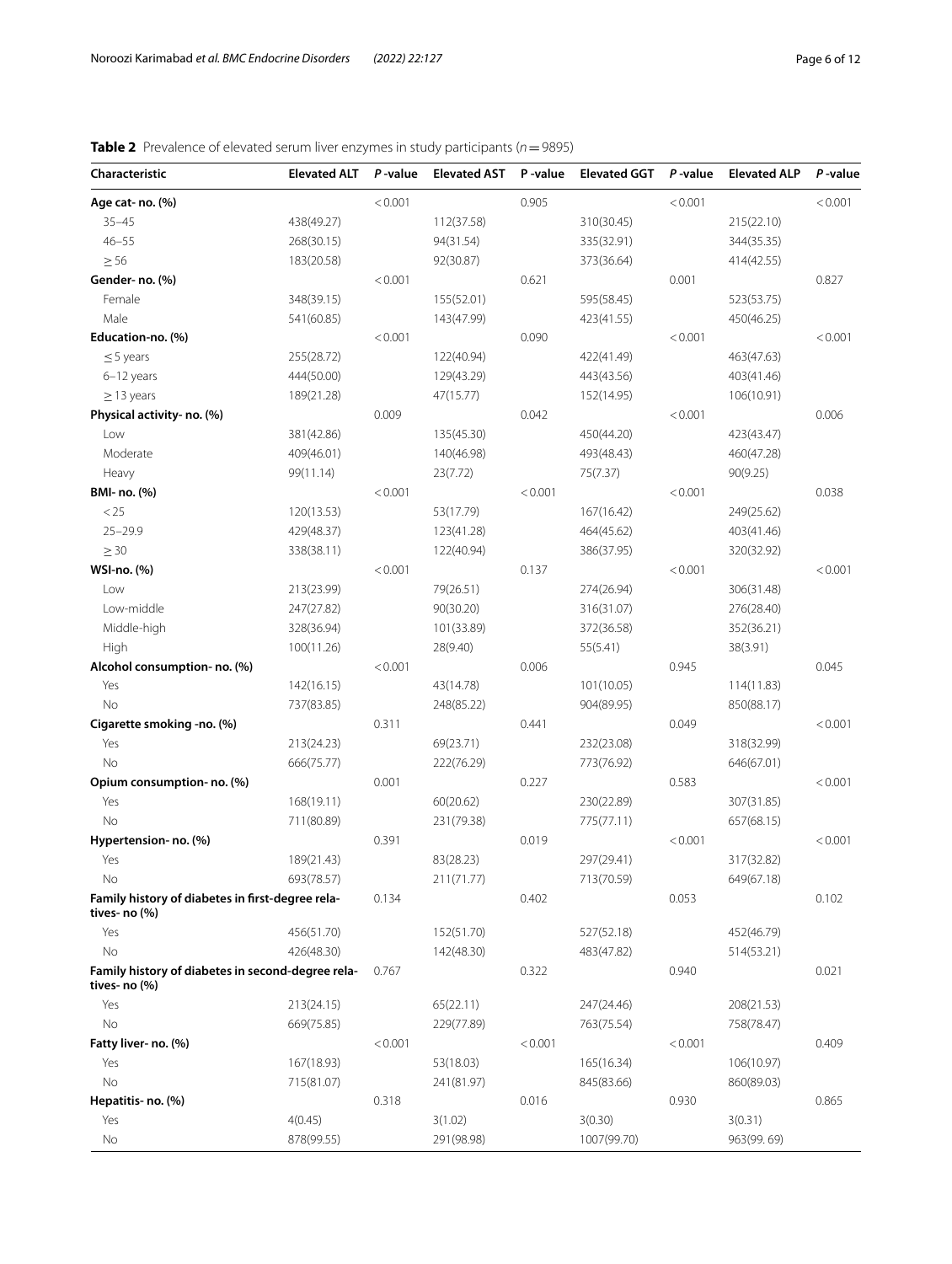# **Table 2** (continued)

| Characteristic                    | <b>Elevated ALT</b> | P-value | <b>Elevated AST</b> | P-value | <b>Elevated GGT</b> | $P$ -value | <b>Elevated ALP</b> | P-value |
|-----------------------------------|---------------------|---------|---------------------|---------|---------------------|------------|---------------------|---------|
| Use of hepatotoxic drugs- no. (%) |                     | 0.207   |                     | 0.254   |                     | < 0.001    |                     | < 0.001 |
| Yes                               | 197(22.34)          |         | 79(26.87)           |         | 315(31.19)          |            | 304(31.47)          |         |
| No                                | 685(77.66)          |         | 215(73.13)          |         | 695(68.81)          |            | 662(68.53)          |         |
| Cholesterol- no. (%)              |                     | < 0.001 |                     | 0.003   |                     | < 0.001    |                     | < 0.001 |
| Normal                            | 394(44.32)          |         | 141(47.32)          |         | 433(42.53)          |            | 487(50.05)          |         |
| Elevated                          | 495(55.68)          |         | 157(52.68)          |         | 585(57.47)          |            | 486(49.95)          |         |
| Triglycerides- no. (%)            |                     | < 0.001 |                     | 0.005   |                     | < 0.001    |                     | < 0.001 |
| Normal                            | 557(62.65)          |         | 203(68.12)          |         | 596(58.55)          |            | 662(68.04)          |         |
| Elevated                          | 332(37.35)          |         | 95(31.88)           |         | 422(41.45)          |            | 311(31.96)          |         |
| LDL cholesterol- no. (%)          |                     | < 0.001 |                     | < 0.001 |                     | < 0.001    |                     | 0.001   |
| Normal                            | 633(71.28)          |         | 201(67.68)          |         | 699(68.73)          |            | 712(73.25)          |         |
| Elevated                          | 255(28.72)          |         | 96(32.32)           |         | 318(31.27)          |            | 260(26.75)          |         |
| HDL cholesterol- no. (%)          |                     | 0.855   |                     | 0.479   |                     | 0.679      |                     | 0.594   |
| Normal                            | 885(99.55)          |         | 296(99.33)          |         | 1013(99.51)         |            | 970(99.69)          |         |
| Reduced                           | 4(0.45)             |         | 2(0.67)             |         | 5(0.49)             |            | 3(0.31)             |         |
| FBS- no. (%)                      |                     | < 0.001 |                     | < 0.001 |                     | < 0.001    |                     | < 0.001 |
| Normal                            | 677(76.15)          |         | 217(72.82)          |         | 696(68.37)          |            | 682(70.09)          |         |
| Elevated                          | 212(23.85)          |         | 81(27.18)           |         | 322(31.63)          |            | 291(29.91)          |         |

*Abbreviations: BMI* body mass index, *FBS* Fasting blood sugar, *AST* aspartate aminotransferase, *ALT*, alanine aminotransferase, *ALP* alkaline phosphatase, *GGT* γ-glutamyl transferase, *WSI* Wealth score index

<span id="page-6-0"></span>

|  |  | <b>Table 3</b> Odds ratios (95% confidence interval) for diabetes by the level of liver enzymes |  |  |  |  |  |
|--|--|-------------------------------------------------------------------------------------------------|--|--|--|--|--|
|--|--|-------------------------------------------------------------------------------------------------|--|--|--|--|--|

| <b>Characteristics</b> | Crude model             | Adjusted model 1       | <b>Adjusted model 2</b> | <b>Adjusted model 3</b> | Adjusted model 4    |
|------------------------|-------------------------|------------------------|-------------------------|-------------------------|---------------------|
|                        | OR (95%CI) <sup>a</sup> | OR(95%CI) <sup>b</sup> | OR (95%CI) <sup>c</sup> | $OR(95\%CI)^d$          | $OR(95\%CI)^e$      |
| ALT                    |                         |                        |                         |                         |                     |
| Normal ALT             |                         |                        |                         |                         |                     |
| Elevated ALT           | 1.45(1.24–1.68)         | $2.19(1.85 - 2.60)$    | $1.97(1.66 - 2.33)$     | $1.96(1.64 - 2.33)$     | $1.81(1.51 - 2.17)$ |
| <b>AST</b>             |                         |                        |                         |                         |                     |
| Normal AST             |                         |                        |                         |                         |                     |
| <b>Elevated AST</b>    | $1.75(1.37 - 2.42)$     | $1.92(1.47 - 2.51)$    | $1.79(1.37 - 2.34)$     | $1.78(1.35 - 2.35)$     | $1.75(1.32 - 2.32)$ |
| GGT                    |                         |                        |                         |                         |                     |
| Normal GGT             |                         |                        |                         |                         |                     |
| Elevated GGT           | $2.22(1.94 - 2.56)$     | $2.13(1.84 - 2.48)$    | $1.98(1.71 - 2.31)$     | $1.99(1.70 - 2.32)$     | $1.77(1.50 - 2.08)$ |
| <b>ALP</b>             |                         |                        |                         |                         |                     |
| Normal ALP             |                         |                        |                         |                         |                     |
| Elevated ALP           | $2.00(1.74 - 2.30)$     | $1.65(1.42 - 1.92)$    | $1.66(1.42 - 1.94)$     | $1.67(1.42 - 1.96)$     | $1.60(1.35 - 1.90)$ |

<sup>a</sup> The baseline model is stratified on the levels of liver enzymes

<sup>b</sup> The adjusted model 1 is adjusted for confounding variables including age (continuous variable), gender (male/ female), education years (continuous variable) and wealth status index

 $\epsilon$  The adjusted model 2 has additional adjustment for confounding variables related to lifestyle (cigarette smoking, alcohol drinking and opium consumption), body mass index (continuous variable) and physical activity level (continuous variable)

<sup>d</sup> The adjusted model 3 has additional adjustment for hypertension (yes/no), family history of diabetes (first-degree relatives) (yes/no) and family history of diabetes (second-degree relatives) (yes/no)

e The adjusted model 4 has additional adjustment for cholesterol (continuous variable), triglycerides (continuous variable), LDL cholesterol (continuous variable), HDL cholesterol (continuous variable), use of hepatotoxic drugs (yes/no) and fatty liver (yes/no)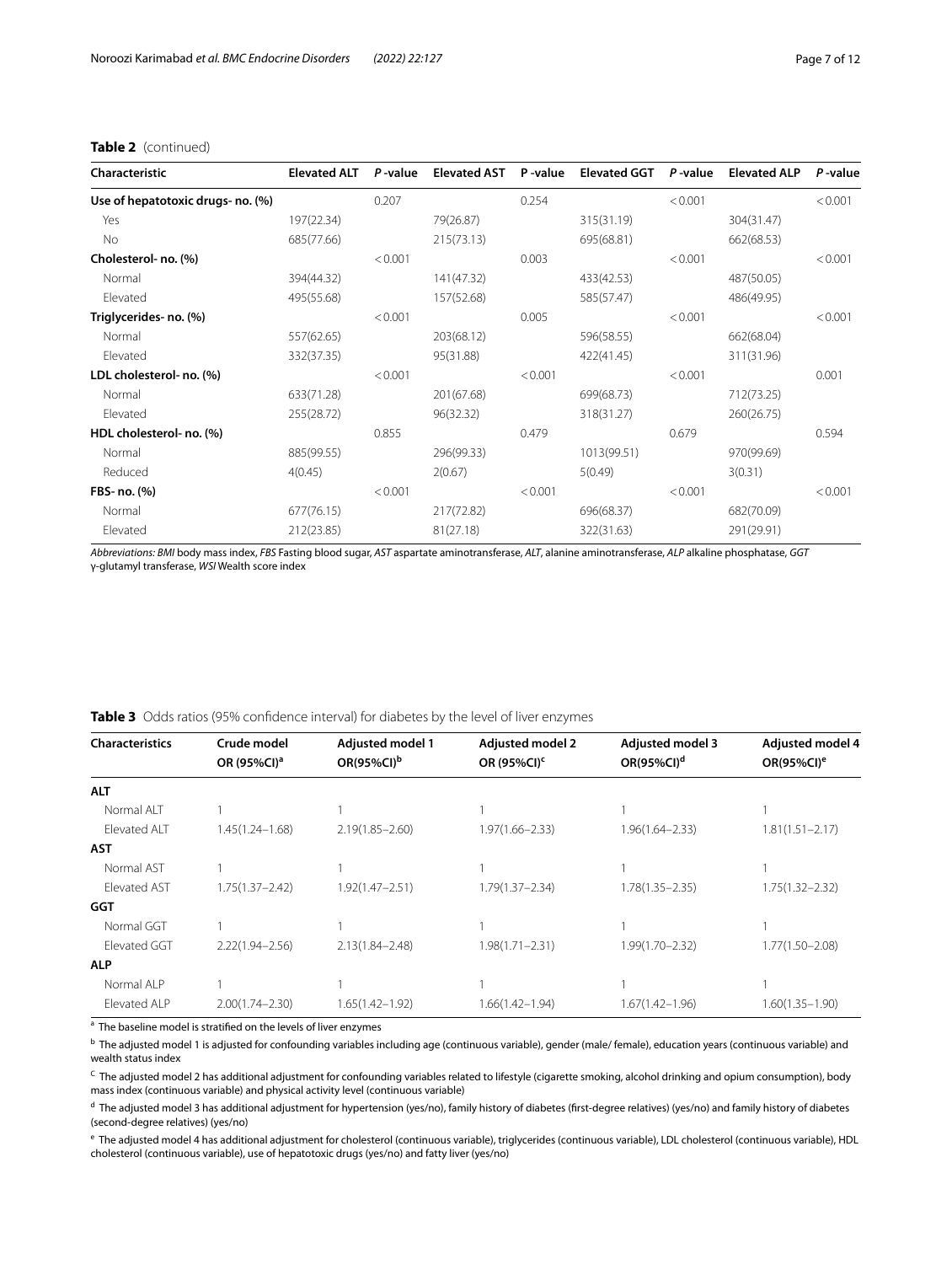<span id="page-7-0"></span>

|  |  |  | <b>Table 4</b> Odds ratios (95% confidence interval) for diabetes by the level of liver enzymes within normal range |  |
|--|--|--|---------------------------------------------------------------------------------------------------------------------|--|
|  |  |  |                                                                                                                     |  |

| <b>Characteristics</b> | Crude model<br>OR (95%CI) <sup>a</sup> | <b>Adjusted model 1</b><br>OR(95%CI) <sup>b</sup> | <b>Adjusted model 2</b><br>OR (95%CI) <sup>c</sup> | <b>Adjusted model 3</b><br>$OR(95\%CI)^d$ | <b>Adjusted model 4</b><br>OR(95%CI) <sup>e</sup> |
|------------------------|----------------------------------------|---------------------------------------------------|----------------------------------------------------|-------------------------------------------|---------------------------------------------------|
| <b>ALT</b>             |                                        |                                                   |                                                    |                                           |                                                   |
| Normal Quartile 1      |                                        |                                                   |                                                    |                                           |                                                   |
| Normal Quartile 2      | $1.36(1.17 - 1.58)$                    | $1.36(1.16 - 1.60)$                               | $1.25(1.07 - 1.48)$                                | $1.26(1.06 - 1.49)$                       | $1.19(1.01 - 1.42)$                               |
| Normal Quartile 3      | $1.90(1.65 - 2.18)$                    | $1.83(1.58 - 2.13)$                               | $1.64(1.40 - 1.91)$                                | $1.61(1.37 - 1.89)$                       | $1.42(1.20 - 1.67)$                               |
| Normal Ouartile 4      | $2.04(1.78 - 2.35)$                    | $2.25(1.93 - 2.61)$                               | $1.94(1.66 - 2.26)$                                | $1.88(1.60 - 2.21)$                       | $1.61(1.37 - 1.90)$                               |
| Elevated ALT           | $2.19(1.83 - 2.62)$                    | 3.37(2.78-4.09)                                   | $2.86(2.34 - 3.50)$                                | $2.82(2.29 - 3.46)$                       | 2.40(1.94-2.97)                                   |
| <b>AST</b>             |                                        |                                                   |                                                    |                                           |                                                   |
| Normal Quartile 1      |                                        |                                                   |                                                    |                                           |                                                   |
| Normal Ouartile 2      | $0.68(0.59 - 0.78)$                    | $0.62(0.54 - 0.72)$                               | $0.61(0.52 - 0.71)$                                | $0.61(0.52 - 0.71)$                       | $0.59(0.50 - 0.70)$                               |
| Normal Quartile 3      | $0.81(0.71 - 0.91)$                    | $0.68(0.59 - 0.78)$                               | $0.66(0.57 - 0.76)$                                | $0.67(0.58 - 0.77)$                       | $0.63(0.54 - 0.73)$                               |
| Normal Quartile 4      | $0.88(0.77 - 1.00)$                    | $0.82(0.71 - 0.94)$                               | $0.56(0.66 - 0.87)$                                | $0.75(0.65 - 0.87)$                       | $0.69(0.59 - 0.80)$                               |
| Elevated AST           | $1.49(1.15 - 1.92)$                    | $1.51(1.14 - 2.00)$                               | $1.36(1.03 - 1.81)$                                | $1.36(1.02 - 1.82)$                       | $1.28(0.95 - 1.71)$                               |
| <b>GGT</b>             |                                        |                                                   |                                                    |                                           |                                                   |
| Normal Quartile 1      |                                        |                                                   |                                                    |                                           |                                                   |
| Normal Quartile 2      | $1.92(1.63 - 2.26)$                    | $1.79(1.51 - 2.12)$                               | $1.63(1.37 - 1.94)$                                | $1.61(1.35 - 1.93)$                       | $1.50(1.25 - 1.80)$                               |
| Normal Quartile 3      | $2.40(2.04 - 2.81)$                    | $2.27(1.92 - 2.69)$                               | $1.98(1.67 - 2.35)$                                | $1.96(1.64 - 2.33)$                       | $1.75(1.46 - 2.10)$                               |
| Normal Quartile 4      | $3.57(3.07 - 4.17)$                    | $3.63(3.08 - 4.27)$                               | $3.11(2.63 - 3.67)$                                | $2.99(2.52 - 3.55)$                       | $2.60(2.17 - 3.11)$                               |
| Elevated GGT           | $4.63(3.89 - 5.53)$                    | $4.34(3.60 - 5.25)$                               | 3.72(3.06-4.50)                                    | $3.68(3.01 - 4.48)$                       | $3.10(2.51 - 3.82)$                               |
| <b>ALP</b>             |                                        |                                                   |                                                    |                                           |                                                   |
| Normal Quartile 1      | 1                                      |                                                   |                                                    |                                           | 1                                                 |
| Normal Quartile 2      | $1.17(1.01 - 1.37)$                    | $1.03(0.88 - 1.22)$                               | $0.99(0.85 - 1.17)$                                | $1.01(0.85 - 1.19)$                       | $0.98(0.83 - 1.17)$                               |
| Normal Quartile 3      | $1.49(1.28 - 1.73)$                    | $1.20(1.02 - 1.41)$                               | $1.11(0.94 - 1.30)$                                | $1.13(0.96 - 1.33)$                       | $1.09(0.92 - 1.29)$                               |
| Normal Quartile 4      | $1.97(1.71 - 2.28)$                    | $1.50(1.28 - 1.74)$                               | $1.40(1.20 - 1.64)$                                | $1.39(1.19 - 1.63)$                       | $1.30(1.10 - 1.54)$                               |
| Elevated ALP           | $2.78(2.34 - 3.30)$                    | $1.96(1.63 - 2.36)$                               | $1.88(1.56 - 2.27)$                                | $1.90(1.56 - 2.31)$                       | $1.76(1.44 - 2.16)$                               |

<sup>a</sup> The baseline model is stratified on the levels of liver enzymes

<sup>b</sup> The adjusted model 1 is adjusted for confounding variables including age (continuous variable), gender (male/ female), education years (continuous variable) and wealth status index

C The adjusted model 2 has additional adjustment for confounding variables related to lifestyle (cigarette smoking, alcohol drinking and opium consumption), body mass index (continuous variable) and physical activity level (continuous variable)

<sup>d</sup> The adjusted model 3 has additional adjustment for hypertension (yes/no), family history of diabetes (first-degree relatives) (yes/no) and family history of diabetes (second-degree relatives) (yes/no)

e The adjusted model 4 has additional adjustment for cholesterol (continuous variable), triglycerides (continuous variable), LDL cholesterol (continuous variable), HDL cholesterol (continuous variable), use of hepatotoxic drugs (yes/no) and fatty liver (yes/no)

model 4, in the subjects having the greater ALT, OR of diabetes in normal quartile 4 was  $1.61(1.37-1.90)$ . Within the normal range, the AST level was not positively associated with odds of diabetes. In subjects with normal levels of GGT, in all models, a dose–response increase was seen with the greatest ORs in the fourth quartile for diabetes. In adjusted model 4, in subjects having increased levels of GGT, the OR of diabetes in normal quartile 4 was 2.60 (2.17–3.11). In subjects with normal levels of ALP, in all models, the OR of diabetes in normal quartile 4 was signifcantly greater than the subjects in the frst quartile (Table [4](#page-7-0)).

In addition to adjustment for fatty liver, since some of the increased odds of diabetes probably are driven from residual confounding from fatty liver or its interaction

efects with liver enzymes, we performed a sensitivity analysis in fatty liver and non-fatty liver subjects. However, adjusted model showed that elevated ALT, elevated AST, elevated GGT and elevated ALP in non-fatty liver subjects increased odds of diabetes (adjusted ORs: 1.80, 95%CI 1.46–2.20; 1.75, 95%CI 1.27–2.40; 1.76, 95%CI 1.47–2.10 and 1.62, 95%CI 1.36–1.94 respectively), and also elevated ALT and elevated GGT in fatty liver subjects increased the odds of diabetes (ORs: 1.78, 95%CI 1.19–2.67 and 1.96, 95%CI 1.32–2.92 respectively)( Table S1).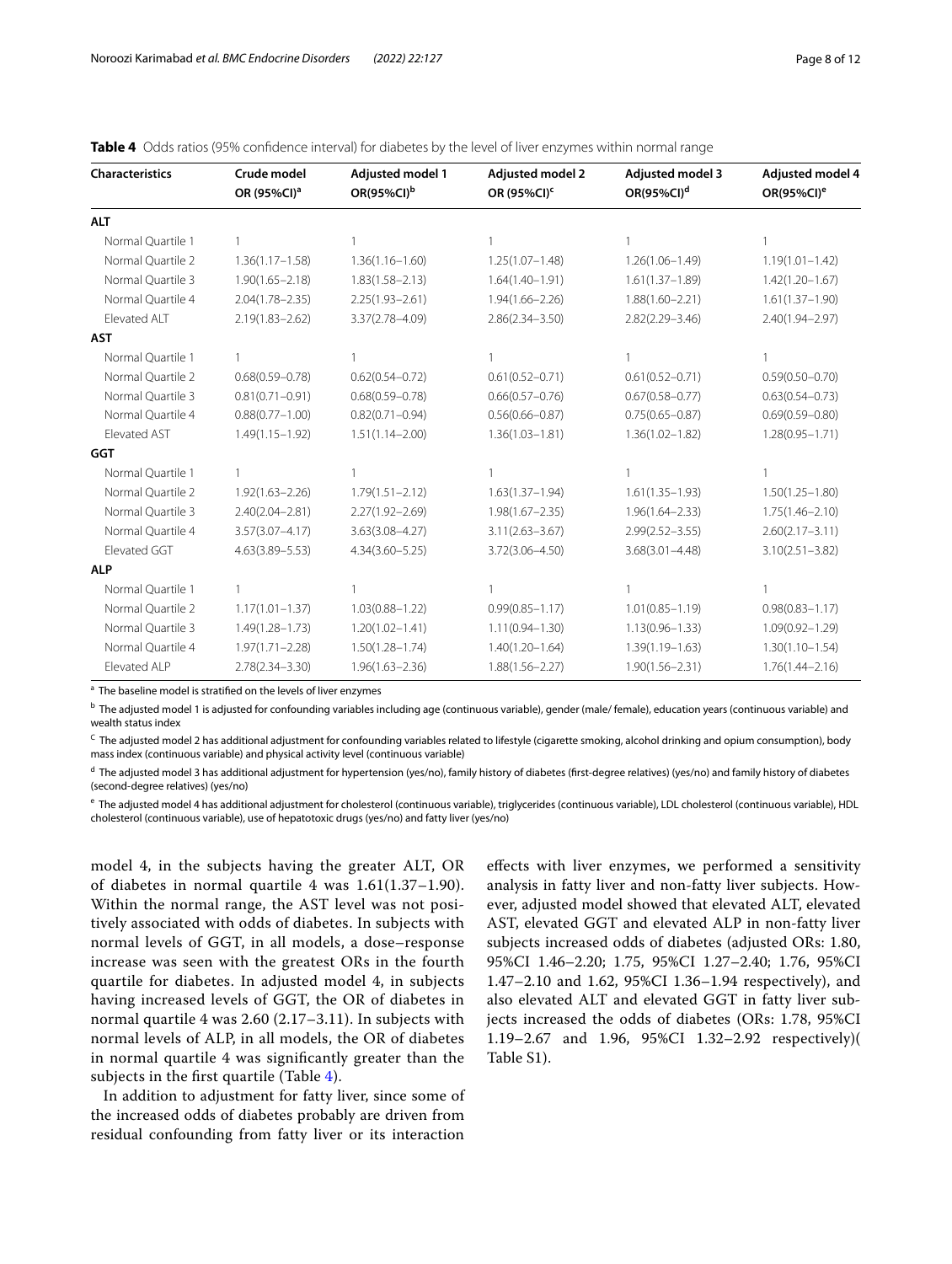# **Discussion**

In the present cross-sectional study, we assessed the relation between serum liver enzymes and diabetes among participants of Rafsanjan Cohort Study. The frequency of elevated liver enzymes (ALP, AST, ALT and GGT) was signifcantly higher in diabetic subjects compared to nondiabetic subjects. Serum ALT, ALP and GGT levels had signifcantly positive relationship with age. In this investigation, the frequency of increased liver enzymes (ALP, AST & GGT) in the diabetic group has been greater in females relative to the males in accordance with a previous investigation [\[7\]](#page-10-3). Individual diferences of body fat distribution and metabolism can account for gender diferences.

Our fndings showed a positive relation of higher serum concentrations of AST, ALT, GGT, and ALP with an increased odds of diabetes. Previous studies on relation of liver enzymes with the risk of diabetes were conducted in South Korea [[23\]](#page-10-19), Japan [\[24](#page-10-20)], Iran [\[11](#page-10-7), [25](#page-10-21)], Western [[2](#page-9-1)], China  $[26]$  $[26]$ , Thailand  $[27]$  $[27]$  $[27]$  and India  $[13]$  $[13]$  with inconsistent fndings. Some studies reported that liver enzymes improve diabetes prediction [\[28](#page-10-24), [29](#page-10-25)], while others did not [\[25](#page-10-21), [30](#page-10-26)]. One of the previous studies in the White and African-American populations revealed that  $ALT \geq 26$  IU/L substantially improved diabetes anticipation [[28](#page-10-24)] and one of the Japanese studies detected the declined cut-off value for ALT (13 IU/L) [[29\]](#page-10-25). Diferences in reference values, age groups, individual habits as well as demography can partly or largely explain the diferences. Ethnicity may also have an important role because in the separate analysis of Black and Hispanic participants, there was no considerable relation between hepatic markers and diabetes [[31](#page-10-27)]. Moreover, a meta-analysis of 24 prospective investigations reported ORs of 1.34 (95% CI, 1.27 to 1.42) and 1.66 (95% CI, 1.31 to 2.09; 17 studies) in the highest quartile of GGT and ALT, respectively [[32,](#page-10-28) [33](#page-10-29)]. Investigations with relatively small sample size that ranged between 36 and 208 diabetic subjects showed no relationship [[34,](#page-10-30) [35](#page-10-31)], possibly due to lack of power.

A Mendelian randomization study presented underlying evidence of the relation of GGT to insulin resistance [\[36](#page-10-32)]. The majority of these investigations indicated the independent association between GGT and diabetes [\[24](#page-10-20), [26](#page-10-22), [37](#page-10-33)]. Another follow-up study from Korea revealed a strong dose–response association between the serum concentration of GGT and prevalence of diabetes [\[38\]](#page-10-34). Based on a number of studies, elevation of GGT is superior to ALT for the early detection of diabetes [[39,](#page-10-35) [40](#page-10-36)]. Also, a crosssectional research in Bangladeshi adults showed that the frequency of elevated ALP, AST, ALT and GGT was higher in diabetic individuals, but only elevated GGT showed independent relation with diabetes in that population [\[17\]](#page-10-13). A possible mechanism for the association between GGT level and risk of diabetes is the role of GGT in intracellular antioxidant defense systems in relation to the main function of modulating intracellular glutathione level [\[41\]](#page-10-37). Increasing oxidative stress would play a role in diabetes progression [\[42\]](#page-10-38), and chronic oxidative stress results in reduced responsiveness to insulin and ultimately causes diabetes [[43](#page-10-39)]. While the relevant mechanism has remained largely uncertain, the modifcations of infammation occurring due to oxidative stress are considered as one of the common steps in the pathogenesis of diabetes. In a number of studies, GGT and ALT have been both considerably related to the risk of diabetes [\[23,](#page-10-19) [25,](#page-10-21) [26](#page-10-22), [37](#page-10-33)]. In contrast, a few studies reported the absence of remarkable relation between ALT and diabetes after adjusting a minimal or full array of risk factors for diabetes in the statistical models [\[39,](#page-10-35) [44](#page-10-40)].

Most previous studies analyzed AST, ALT and GGT levels in diabetic subjects, and only some investigations included ALP  $[7, 11, 17, 26]$  $[7, 11, 17, 26]$  $[7, 11, 17, 26]$  $[7, 11, 17, 26]$  $[7, 11, 17, 26]$  $[7, 11, 17, 26]$  $[7, 11, 17, 26]$  $[7, 11, 17, 26]$  $[7, 11, 17, 26]$ . The increased level of ALP in diabetic individuals in our study is in agreement with the earlier investigations in which ALP increased in diabetic people  $[11, 45, 46]$  $[11, 45, 46]$  $[11, 45, 46]$  $[11, 45, 46]$  $[11, 45, 46]$  $[11, 45, 46]$ . The Tehran Lipid and Glucose Study reported that increasing levels of GGT, ALP and ALT showed a positive association with diabetes. In that study, the only confounders included in models were gender, age, and BMI. In our study, more confounders were considered. The mechanism for relation of increased serum level of ALP with risk of diabetes remains unclear. A possible mechanism is that ALP showed a negative relation with adiponectin, a secreted hormone from adipose tissues [\[47](#page-10-43)]. Decreasing serum levels of adiponectin has known as a risk factor for progression to diabetes [\[48\]](#page-10-44).

Although the precise mechanism of the relationship between increased serum levels of liver enzymes with the risk of diabetes remains unclear, the most likely explanation is NAFLD. Higher levels of the liver enzymes indicate the presence of NAFLD [\[49](#page-11-0)]. Many investigations indicated that NAFLD is strongly related to diabetes [[50\]](#page-11-1). On the other hand, high free fatty acids in the liver may cause fasting hyperglycemia, hyperinsulinemia, and decreased insulin signaling, which eventually leads to diabetes [\[51](#page-11-2), [52](#page-11-3)]. One of the other probable mechanisms linking liver enzymes to diabetes is liver infammation [[53\]](#page-11-4) through increasing proinflammatory adipocytokines as well as decreasing anti-infammatory adiponectin [[54](#page-11-5)].

We also investigated the relationship between AST, ALT, GGT and ALP levels within their normal ranges with diabetes. Not only elevated AST, GGT, ALT and ALP levels were positively associated to diabetes, but also in individuals with normal serum levels of ALP, GGT and ALT, with raising enzyme concentration, the odds of diabetes increased with a dose–response relationship even after adjustment for all mentioned confounders. In agreement with the results of our study, some studies also showed that higher levels of ALT [[11](#page-10-7)], GGT [[55\]](#page-11-6) and ALP [[46\]](#page-10-42) within normal range were associated with the risk of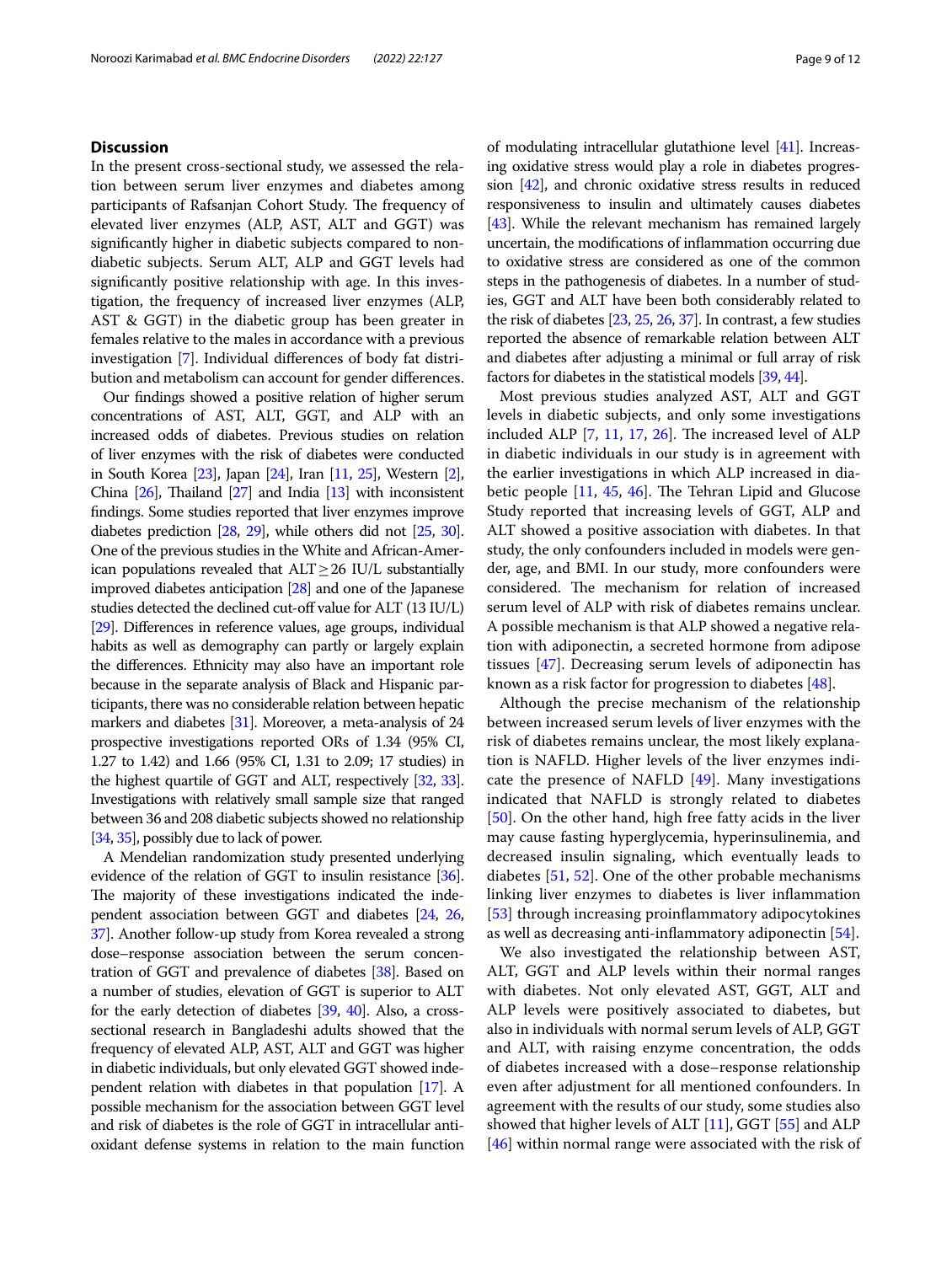diabetes. Webber et al. showed that ALP was signifcantly associated with hypertension, cardiovascular disease, hypercholesterolemia, and diabetes after adjusting for gender, age, ethnicity and BMI. In comparison to the lowest quartile of ALP, the highest quartile had higher odds of heart disease, hypertension, hypercholesterolemia and diabetes [\[46\]](#page-10-42). In the Tehran Lipid and Glucose Study, increased levels of ALT within normal ranges were positively associated with risk of diabetes [[11\]](#page-10-7).

As far as we know, our study is the frst study to investigate the association between GGT and ALP within normal ranges and diabetes in Iran. The association of elevated AST with the odds of diabetes was weaker than that of other enzymes, confrming previous studies [[17](#page-10-13), [55](#page-11-6)]. The stronger association for higher ALT than elevated AST is due to more prolonged plasma half-life of ALT or the greater specifcity of ALT for liver injuries [[56](#page-11-7), [57](#page-11-8)].

The large sample size with extensive information about potential confounders was one of the main strengths of our research. Another major strength of our investigation was the adjustment for recognized diabetes risk factors such as demographic and lifestyle information, history of hypertension, family history of diabetes and BMI. Second, according to some of the former investigations, diabetes has been detected according to self-reports while in the present research, diabetes was diagnosed based on both self-reporting documents and measurement of FBS concentration. Nonetheless, there were a number of limitations in our research. First, the crosssectional design of the study did not allow deriving any causal inferences. Accordingly, this relationship will be reconsidered in the follow-up phase of this prospective study. Secondly, hepatitis C and B infections were not screened. Diagnostic criteria with FBS alone (not in combination with 2hBG and HbA1c) that might lead to miscalculation of diabetes prevalence is another limitation of our study.

# **Conclusions**

Elevated levels of ALT, AST, GGT and ALP are related to a higher odds of diabetes. Also, increased serum levels of ALT, GGT and ALP even within normal range were independently related with the increased odds of diabetes. These results indicated the potential of elevated liver enzymes as biomarkers for the possible presence of diabetes.

# **Supplementary Information**

The online version contains supplementary material available at [https://doi.](https://doi.org/10.1186/s12902-022-01042-2) [org/10.1186/s12902-022-01042-2](https://doi.org/10.1186/s12902-022-01042-2).

**Additional fle 1: Figure S1.** Relationbetweenelevated liver enzymes and probability of diabetesusing bivariate logistic regression

**Additional fle 2: Table S1.**Odds ratios (95% confdence interval) for diabetes by the level of liverenzymes in participants with and without fatty liver

#### **Acknowledgements**

We thank the people who participated in the study, the study-site personnel, and members of the Rafsanjan cohort center in Rafsanjan, Iran.

#### **Authors' contributions**

ZJ and AEN designed the study and supervised the project. FA prepared tables. PKh performed the statistical analysis. MNK, ZJ and CLV wrote and revised the main manuscript text. All the authors read and approved the fnal manuscript.

#### **Funding**

The Iranian Ministry of Health and Medical Education has contributed to the funding used in the PERSIAN Cohort through Grant no 700/534. This study has also been supported by the Vice Chancellery for Research & Technology of Rafsanjan University of Medical Sciences. The context of this article are the views of the authors and the funder had no role in design of the study and collection, analysis, and interpretation of data, decision to publish and writing the manuscript.

#### **Availability of data and materials**

The datasets used during the current study are available on the Persian Adult Cohort Study Center, Rafsanjan University of Medical Sciences, Iran. The data is not available publicly. However, upon a reasonable request, the data can be obtained from the corresponding author.

#### **Declarations**

#### **Ethics approval and consent to participate**

The ethics committee of Rafsanjan University of Medical Sciences approved this study (Ethical codes: ID: IR.RUMS.REC.1399.243). Written informed consent was obtained from the participants. The data of Participants kept confdential and was only accessible to the study investigators. All methods were carried out in accordance with relevant guidelines and regulations.

#### **Consent for publication**

Not applicable.

#### **Competing interests**

The authors declare that they have no competing interests.

#### **Author details**

<sup>1</sup> Molecular Medicuine Research Center, Research Institute of Basic Medical Sciences, Rafsanjan University of Medical Sciences, Rafsanjan, Iran. <sup>2</sup> Department of Epidemiology, School of Public Health, Social Determinants of Health Research Centre, Rafsanjan University of Medical Sciences, Rafsanjan University of Medical Sciences, Rafsanjan, Iran. <sup>3</sup>Occupational Safety and Health Research Center, NICICO, World Safety Organization and Rafsanjan University of Medical Sciences, Rafsanjan, Iran. <sup>4</sup> Non-Communicable Diseases Research Center, Rafsanjan University of Medical Sciences, Rafsanjan, Iran. <sup>5</sup> Department of Clinical Sciences and Community Health, Università Degli Study Di Milano, 20133 Milan, Italy.

## Received: 17 August 2021 Accepted: 4 May 2022 Published online: 12 May 2022

#### **References**

- <span id="page-9-0"></span>1. Levinthal GN, Tavill AS. Liver disease and diabetes mellitus. Clin Diabetes. 1999;17(2):73–93.
- <span id="page-9-1"></span>2. Hanley AJ, Williams K, Festa A, Wagenknecht LE, D'Agostino RB, Kempf J, et al. Elevations in markers of liver injury and risk of type 2 diabetes: the insulin resistance atherosclerosis study. Diabetes. 2004;53(10):2623–32.
- <span id="page-9-2"></span>3. Ballestri S, Zona S, Targher G, Romagnoli D, Baldelli E, Nascimbeni F, et al. Nonalcoholic fatty liver disease is associated with an almost twofold increased risk of incident type 2 diabetes and metabolic syndrome. Evidence from a systematic review and meta-analysis. Journal of gastroenterology and hepatology. 2016;31(5):936–44.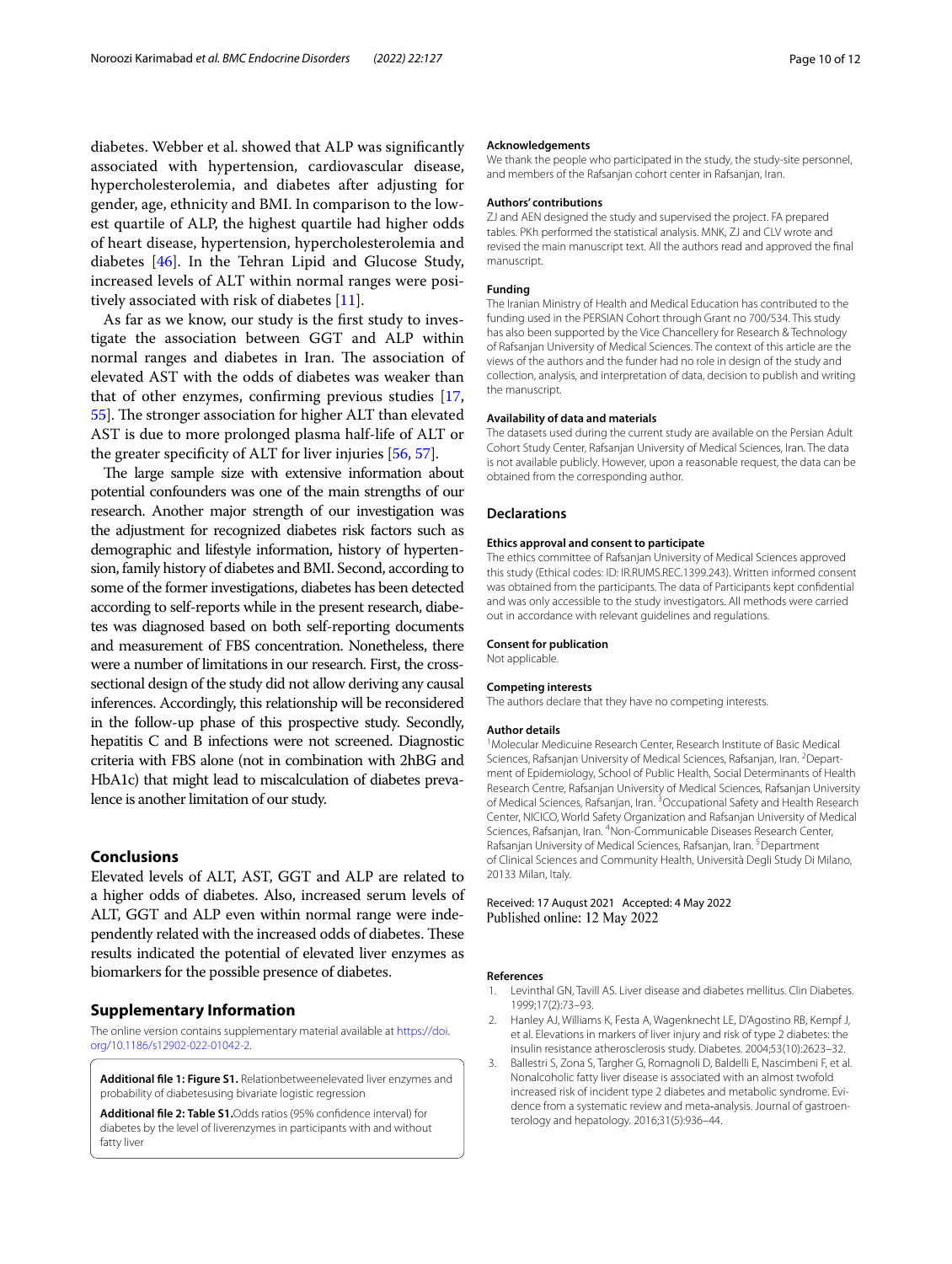- <span id="page-10-0"></span>4. Akter S, Rahman MM, Abe SK, Sultana P. Prevalence of diabetes and prediabetes and their risk factors among Bangladeshi adults: a nationwide survey. Bull World Health Organ. 2014;92:204–13.
- <span id="page-10-1"></span>5. Zheng Y, Ley SH, Hu FB. Global aetiology and epidemiology of type 2 diabetes mellitus and its complications. Nat Rev Endocrinol. 2018;14(2):88.
- <span id="page-10-2"></span>6. Federation I. IDF diabetes atlas 8th edition. International Diabetes Federation. 2017:905–11.
- <span id="page-10-3"></span>7. Belkacemi L, Belalia M. Cross-sectional pilot study about the liver enzymes profle in type 2 diabetic patients from an Algerian west region: Wilaya of Mostaganem. Diabetes Metab Syndr. 2016;10(1):S147–50.
- <span id="page-10-4"></span>8. La Vecchia C, Negri E, Decarli A, Franceschi S. Diabetes mellitus and the risk of primary liver cancer. Int J Cancer. 1997;73(2):204–7.
- <span id="page-10-5"></span>9. Tolman KG, Fonseca V, Dalpiaz A, Tan MH. Spectrum of liver disease in type 2 diabetes and management of patients with diabetes and liver disease. Diabetes Care. 2007;30(3):734–43.
- <span id="page-10-6"></span>10. Adibi A, Maleki S, Adibi P, Etminani R, Hovsepian S. Prevalence of nonalcoholic fatty liver disease and its related metabolic risk factors in Isfahan, Iran. Advanced biomedical research. 2017;6.
- <span id="page-10-7"></span>11. Gaeini Z, Bahadoran Z, Mirmiran P, Azizi F. The Association Between Liver Function Tests and Some Metabolic Outcomes: Tehran Lipid and Glucose Study. Hepatitis Monthly. 2020;20(5).
- <span id="page-10-8"></span>12. Sunitha S, Gandham R, Wilma D, Rao S. Evaluation of signifcance of liver enzymes as screening tests for the early detection of clinically asymptomatic non alcoholic fatty liver disease in type 2 diabetes mellitus patients. Int J Biomed Adv Res. 2015;6(12):860–3.
- <span id="page-10-9"></span>13. Philip R, Mathias M, Kumari SN, Gowda DK, Shetty JK. Evalation of relationship between markers of liver function and the onset of type 2 diabetes. Nitte University Journal of Health Science. 2014;4(2):90.
- <span id="page-10-10"></span>14. Idris AS, Mekky KFH, Abdalla BEE, Ali KA. Liver function tests in type 2 Sudanese diabetic patients. International Journal of Nutrition and Metabolism. 2011;3(2):17–21.
- <span id="page-10-11"></span>15. Ni H, Soe HHK, Htet A. Determinants of abnormal liver function tests in diabetes patients in Myanmar. Int J Diabetes Res. 2012;1(3):36–41.
- <span id="page-10-12"></span>16. Shibabaw T, Dessie G, Molla MD, Zerihun MF, Ayelign B. Assessment of liver marker enzymes and its association with type 2 diabetes mellitus in Northwest Ethiopia. BMC Res Notes. 2019;12(1):707.
- <span id="page-10-13"></span>17. Islam S, Rahman S, Haque T, Sumon AH, Ahmed AM, Ali N. Prevalence of elevated liver enzymes and its association with type 2 diabetes: A cross-sectional study in Bangladeshi adults. Endocrinology, Diabetes & Metabolism. 2020;3(2): e00116.
- <span id="page-10-14"></span>18. Esteghamati A, Larijani B, Aghajani MH, Ghaemi F, Kermanchi J, Shahrami A, et al. Diabetes in Iran: prospective analysis from first nationwide diabetes report of National Program for Prevention and Control of Diabetes (NPPCD-2016). Sci Rep. 2017;7(1):1–10.
- <span id="page-10-15"></span>19. Poustchi H, Eghtesad S, Kamangar F, Etemadi A, Keshtkar A-A, Hekmatdoost A, et al. Prospective epidemiological research studies in Iran (the PERSIAN Cohort Study): rationale, objectives, and design. Am J Epidemiol. 2018;187(4):647–55.
- <span id="page-10-16"></span>20. Hakimi H, Ahmadi J, Vakilian A, Jamalizadeh A, Kamyab Z, Mehran M, et al. The profle of Rafsanjan Cohort Study. Eur J Epidemiol. 2021;36(2):243–52.
- <span id="page-10-17"></span>21. Rezaei M, Fakhri N, Pasdar Y, Moradinazar M, Najaf F. Modeling the risk factors for dyslipidemia and blood lipid indices: Ravansar cohort study. Lipids Health Dis. 2020;19(1):1–8.
- <span id="page-10-18"></span>22. Association AD. Standards of medical care in diabetes—2019 abridged for primary care providers. Clinical diabetes: a publication of the American Diabetes Association. 2019;37(1):11.
- <span id="page-10-19"></span>23. Kim CH, Park JY, Lee KU, Kim JH, Kim HK. Association of serum γ-glutamyltransferase and alanine aminotransferase activities with risk of type 2 diabetes mellitus independent of fatty liver. Diabetes Metab Res Rev. 2009;25(1):64–9.
- <span id="page-10-20"></span>24. Nakanishi N, Suzuki K, Tatara K. Serum γ-glutamyltransferase and risk of metabolic syndrome and type 2 diabetes in middle-aged Japanese men. Diabetes Care. 2004;27(6):1427–32.
- <span id="page-10-21"></span>25. Tohidi M, Harati H, Hadaegh F, Mehrabi Y, Azizi F. Association of liver enzymes with incident type 2 diabetes: A nested case control study in an Iranian population. BMC Endocr Disord. 2008;8(1):1–6.
- <span id="page-10-22"></span>26. Wang Y-L, Koh W-P, Yuan J-M, Pan A. Association between liver enzymes and incident type 2 diabetes in Singapore Chinese men and women. BMJ Open diabetes research and care. 2016;4(1).
- <span id="page-10-23"></span>27. Jiamjarasrangsi W, Sangwatanaroj S, Lohsoonthorn V, Lertmaharit S. Increased alanine aminotransferase level and future risk of type 2

diabetes and impaired fasting glucose among the employees in a university hospital in Thailand. Diabetes Metab. 2008;34(3):283–9.

- <span id="page-10-24"></span>28. Lorenzo C, Hanley A, Rewers M, Haffner S. Discriminatory value of alanine aminotransferase for diabetes prediction: the Insulin Resistance Atherosclerosis Study. Diabet Med. 2016;33(3):348–55.
- <span id="page-10-25"></span>29. Doi Y, Kubo M, Yonemoto K, Ninomiya T, Iwase M, Tanizaki Y, et al. Liver enzymes as a predictor for incident diabetes in a Japanese population: the Hisayama study. Obesity. 2007;15(7):1841–50.
- <span id="page-10-26"></span>30. Abbasi A, Bakker SJ, Corpeleijn E, Gansevoort RT, Gans RO, Peelen LM, et al. Liver function tests and risk prediction of incident type 2 diabetes: evaluation in two independent cohorts. PLoS ONE. 2012;7(12): e51496.
- <span id="page-10-27"></span>31. Hanley A, Williams K, Festa A, Wagenknecht L, D'Agostino Jr R, Kempf J, et al. insulin resistance atherosclerosis study. Elevations in markers of liver injury and risk of type 2 diabetes: the insulin resistance atherosclerosis study. Diabetes. 2004;53(10):2623–32.
- <span id="page-10-28"></span>32. Kunutsor SK, Abbasi A, Adler AI. Gamma-glutamyl transferase and risk of type II diabetes: an updated systematic review and dose-response meta-analysis. Ann Epidemiol. 2014;24(11):809–16.
- <span id="page-10-29"></span>33. Kunutsor SK, Apekey TA, Walley J. Liver aminotransferases and risk of incident type 2 diabetes: a systematic review and meta-analysis. Am J Epidemiol. 2013;178(2):159–71.
- <span id="page-10-30"></span>34. Marques-Vidal P, Schmid R, Bochud M, Bastardot F, Von Känel R, Paccaud F, et al. Adipocytokines, hepatic and inflammatory biomarkers and incidence of type 2 diabetes the CoLaus study. PloS one. 2012;7(12):e51768.
- <span id="page-10-31"></span>35. Monami M, Cresci B, Colombini A, Pala L, Balzi D, Gori F, et al. Bone fractures and hypoglycemic treatment in type 2 diabetic patients: a casecontrol study. Diabetes Care. 2008;31(2):199–203.
- <span id="page-10-32"></span>36. Conen D, Vollenweider P, Rousson V, Marques-Vidal P, Paccaud F, Waeber G, et al. Use of a Mendelian randomization approach to assess the causal relation of γ-glutamyltransferase with blood pressure and serum insulin levels. Am J Epidemiol. 2010;172(12):1431–41.
- <span id="page-10-33"></span>37. Ahn H-R, Shin M-H, Nam H-S, Park K-S, Lee Y-H, Jeong S-K, et al. The association between liver enzymes and risk of type 2 diabetes: the Namwon study. Diabetol Metab Syndr. 2014;6(1):1–8.
- <span id="page-10-34"></span>38. Lee D-H, Ha M-H, Kim J-H, Christiani D, Gross M, Stefes M, et al. Gammaglutamyltransferase and diabetes-a 4 year follow-up study. Diabetologia. 2003;46(3):359–64.
- <span id="page-10-35"></span>39. Nannipieri M, Gonzales C, Baldi S, Posadas R, Williams K, Hafner SM, et al. Liver enzymes, the metabolic syndrome, and incident diabetes: the Mexico City diabetes study. Diabetes Care. 2005;28(7):1757–62.
- <span id="page-10-36"></span>40. Wannamethee SG, Shaper AG, Lennon L, Whincup PH. Hepatic enzymes, the metabolic syndrome, and the risk of type 2 diabetes in older men. Diabetes Care. 2005;28(12):2913–8.
- <span id="page-10-37"></span>41. Karp DR, Shimooku K, Lipsky PE. Expression of γ-glutamyl transpeptidase protects ramos B cells from oxidation-induced cell death. J Biol Chem. 2001;276(6):3798–804.
- <span id="page-10-38"></span>42. Ceriello A. Oxidative stress and glycemic regulation. Metabolism. 2000;49(2):27–9.
- <span id="page-10-39"></span>43. Tarantino G, Caputi A, JNKs, insulin resistance and inflammation: A possible link between NAFLD and coronary artery disease. World J Gastroenterol: WJG. 2011;17(33):3785.
- <span id="page-10-40"></span>44. Schindhelm RK, Dekker JM, Nijpels G, Heine RJ, Diamant M. No independent association of alanine aminotransferase with risk of future type 2 diabetes in the Hoorn study. Diabetes care. 2005;28(11):2812.
- <span id="page-10-41"></span>45. Khattak S, Khattak AM, Kamal A, Jaffari S, Sher A. Serum alkaline phosphatase level in type-2 diabetes mellitus and its relation with periodontitis. Khyber Med Univ J. 2009;1(2):51–4.
- <span id="page-10-42"></span>46. Webber M, Krishnan A, Thomas NG, Cheung BM. Association between serum alkaline phosphatase and C-reactive protein in the United States National Health and Nutrition Examination Survey 2005–2006. Clinical Chemistry and Laboratory Medicine (CCLM). 2010;48(2):167–73.
- <span id="page-10-43"></span>47. Kerner A, Avizohar O, Sella R, Bartha P, Zinder O, Markiewicz W, et al. Association between elevated liver enzymes and C-reactive protein: possible hepatic contribution to systemic infammation in the metabolic syndrome. Arterioscler Thromb Vasc Biol. 2005;25(1):193–7.
- <span id="page-10-44"></span>48. Daimon M, Oizumi T, Saitoh T, Kameda W, Hirata A, Yamaguchi H, et al. Decreased serum levels of adiponectin are a risk factor for the progression to type 2 diabetes in the Japanese Population: the Funagata study. Diabetes Care. 2003;26(7):2015–20.